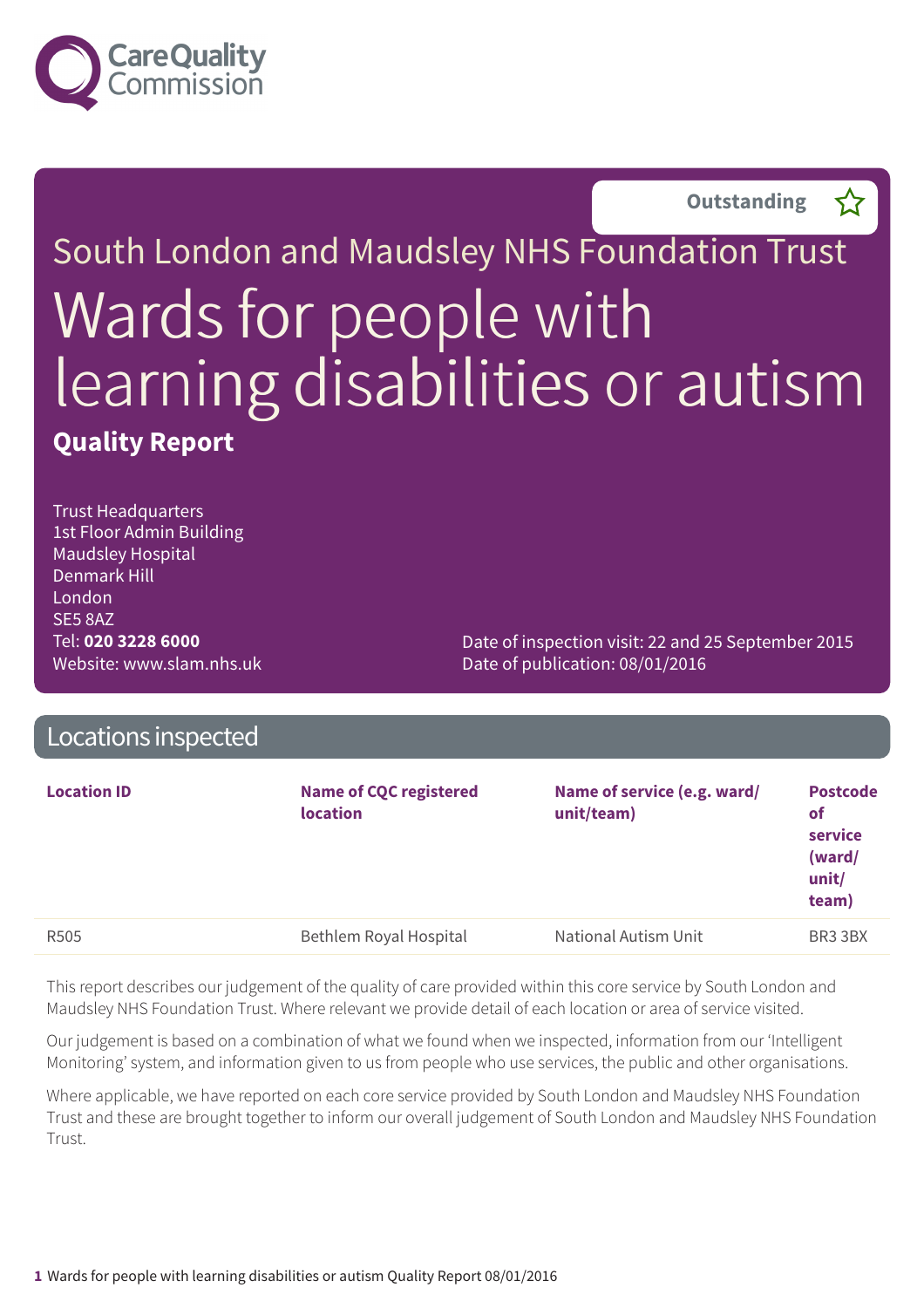### Ratings

We are introducing ratings as an important element of our new approach to inspection and regulation. Our ratings will always be based on a combination of what we find at inspection, what people tell us, our Intelligent Monitoring data and local information from the provider and other organisations. We will award them on a four-point scale: outstanding; good; requires improvement; or inadequate.

| Overall rating for the service | Outstanding $\sum$ |  |
|--------------------------------|--------------------|--|
| Are services safe?             | Good               |  |
| Are services effective?        | <b>Outstanding</b> |  |
| Are services caring?           | <b>Outstanding</b> |  |
| Are services responsive?       | Good               |  |
| Are services well-led?         | <b>Outstanding</b> |  |

#### **Mental Health Act responsibilities and Mental Capacity Act / Deprivation of Liberty Safeguards**

We include our assessment of the provider's compliance with the Mental Health Act and Mental Capacity Act in our overall inspection of the core service.

We do not give a rating for Mental Health Act or Mental Capacity Act; however we do use our findings to determine the overall rating for the service.

Further information about findings in relation to the Mental Health Act and Mental Capacity Act can be found later in this report.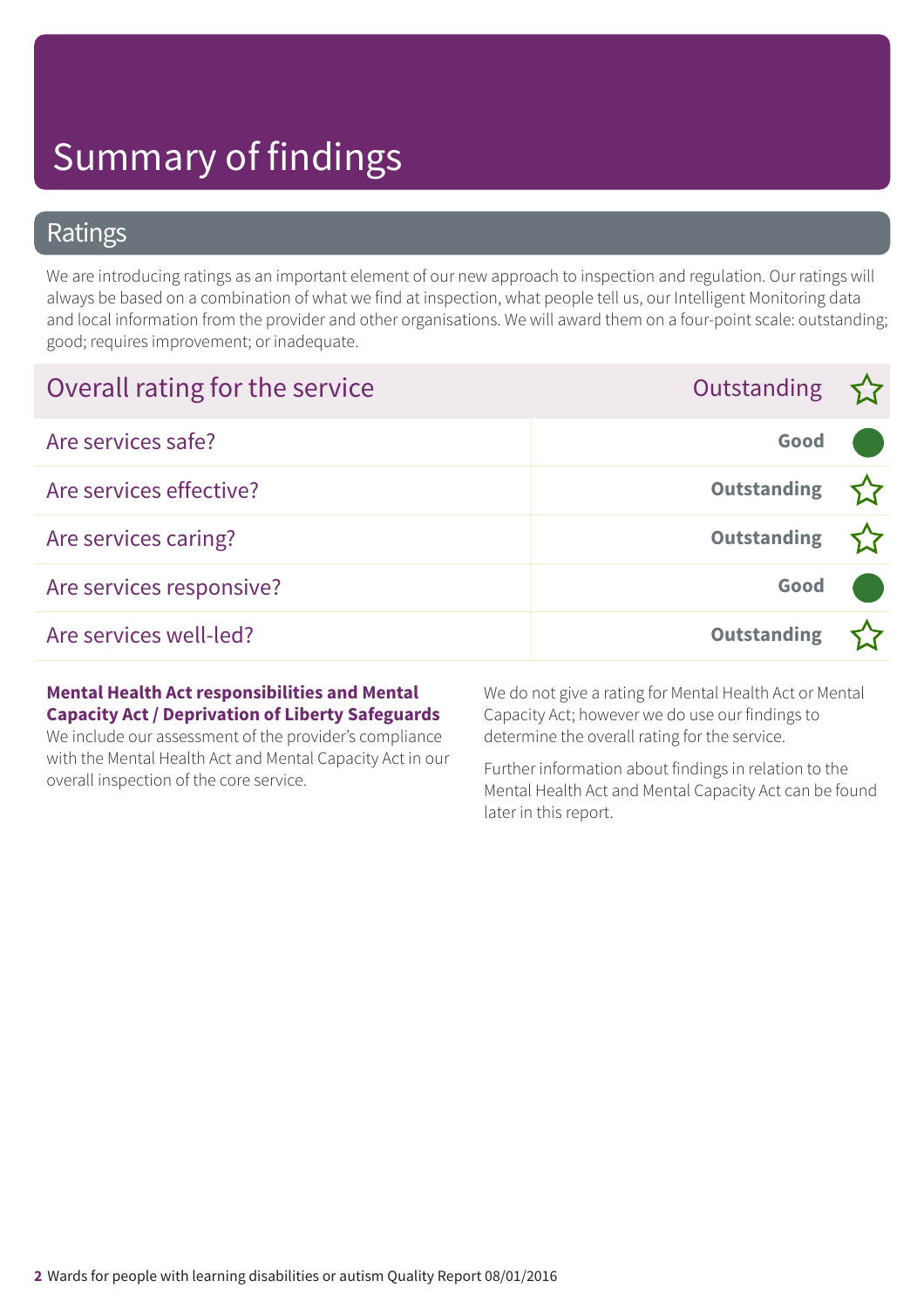### **Contents**

| Summary of this inspection                                    | Page                                  |
|---------------------------------------------------------------|---------------------------------------|
| Overall summary                                               | $\overline{4}$                        |
| The five questions we ask about the service and what we found | 5                                     |
| Information about the service                                 | $\overline{7}$<br>7<br>$\overline{7}$ |
| Our inspection team                                           |                                       |
| Why we carried out this inspection                            |                                       |
| How we carried out this inspection                            | 7                                     |
| What people who use the provider's services say               | 8                                     |
| Good practice                                                 | 8                                     |
| Detailed findings from this inspection                        |                                       |
| Locations inspected                                           | 9                                     |
| Mental Health Act responsibilities                            | 9                                     |
| Mental Capacity Act and Deprivation of Liberty Safeguards     | 9                                     |
| Findings by our five questions                                | 11                                    |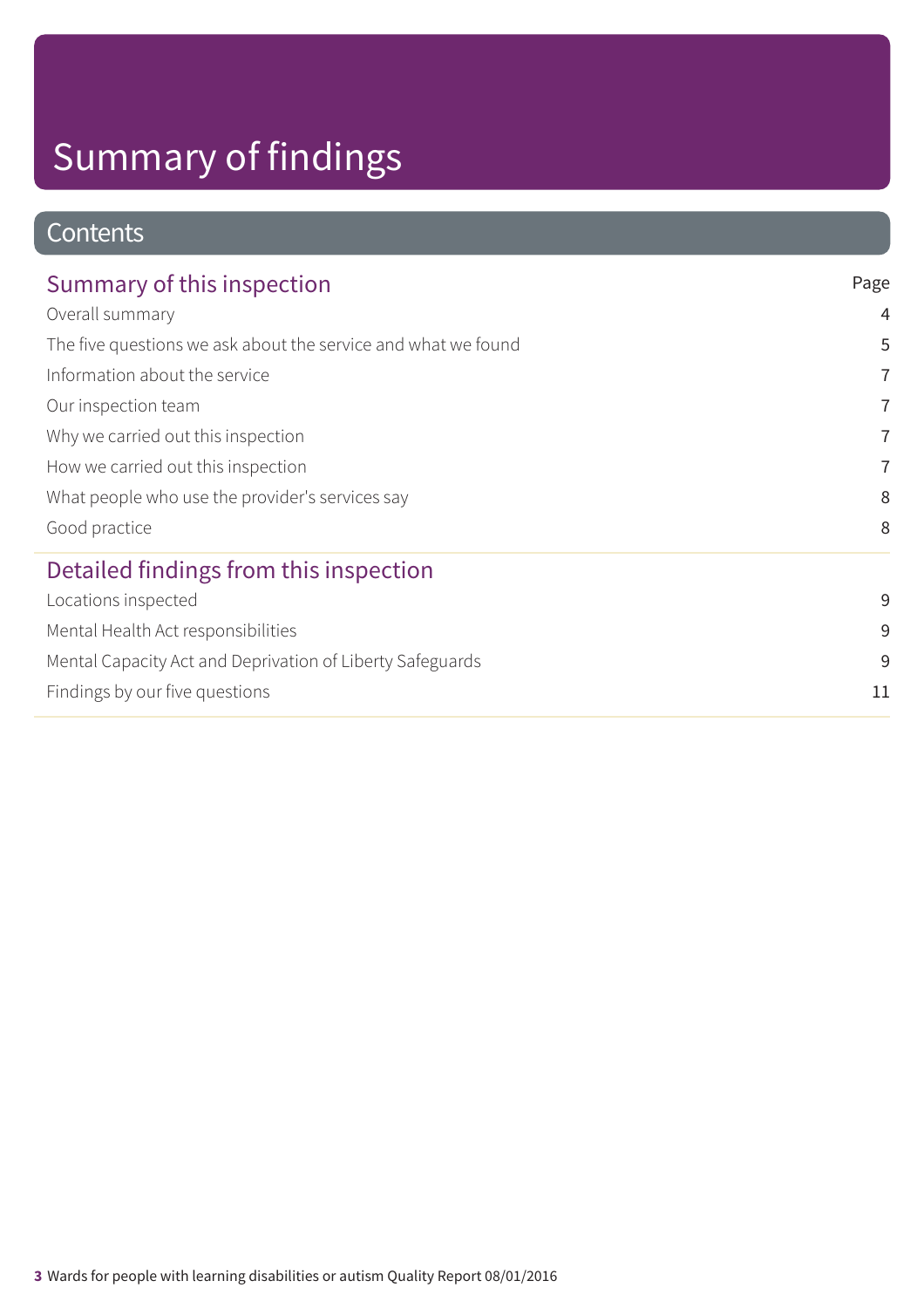### Overall summary

We rated the South London and Maudsley NHS Foundation Trust wards for people with autism as **outstanding** because:

Staff working in the service were acknowledged experts in the assessment, care and treatment of the mental health needs of people with autism spectrum disorder. Staff worked constructively with patients to involve them in planning their care and treatment. The service had a track record of success in reducing the incidence of challenging behaviour and the severity of mental illness symptoms in patients who had very complex needs.

The approach of the service was creative. The multdiscipinary team worked effectively to ensure assessments were holistic. The team developed each patient's care and treatment from a broad range of possible interventions. There was a focus ensuring that patients discharged from the National Autistic Unit were either prescribed no medicines at all or prescribed the least amount of medicines for their mental health needs. Staff interacted with patients in ways which enhanced their dignity, independence and confidence.

Morale was high with staff describing a positive working environment and constructive working relationships with multi-disciplinary team colleagues. Staff worked effectively with commissioners and other agencies from across the country in relation to the admission and discharge of patients.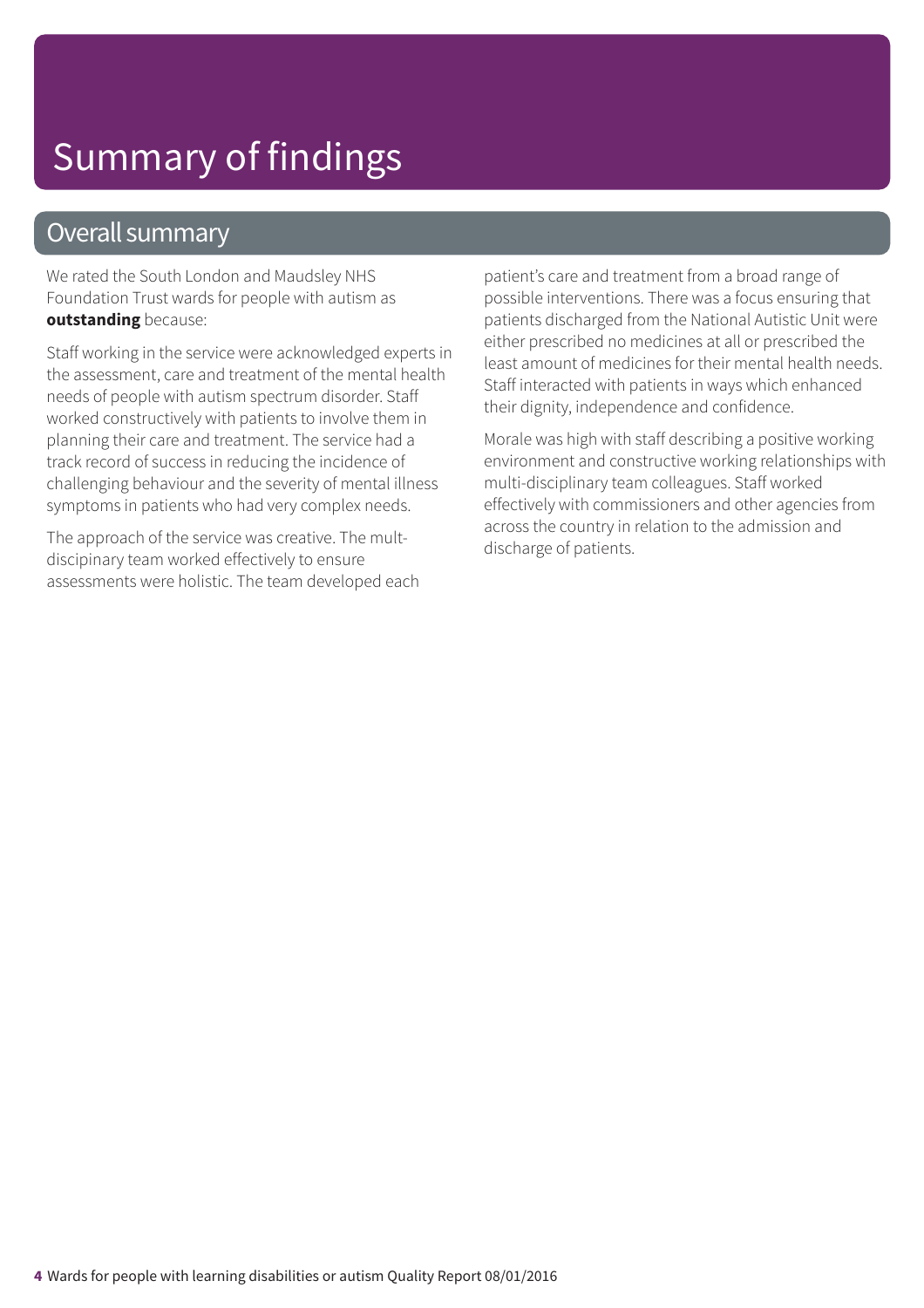### The five questions we ask about the service and what we found

#### **Are services safe?**

#### **We rated safe as good because**:

- The trust had identified risks to patients in relation to ligature points and there were arrangements to manage these risks.
- The MDT was well resourced with experienced and skilled staff. Vacant posts were covered by suitable bank staff.
- Risk management plans were put into place for newly admitted patients.
- Individual risk assessments were comprehensive and regularly reviewed to ensure they were accurate.
- Staff received mandatory training on recognising and reporting concerns about abuse and neglect and made safeguarding referrals to the local authority when appropriate.
- Staff reported incidents and discussed the learning from incidents within the team.

#### **Are services effective?**

#### **We rated effective as outstanding because**:

- The MDT developed holistic assessments with input from the person, their relatives and staff from other agencies who knew them.
- Staff ensured any physical health issues that people had were assessed and treated.
- The MDT included staff who were recognised experts in treating mental health conditions in people with ASD.
- People had a personalised treatment plan drawn from a wide range of possible pharmacological, psychosocial and psychological interventions.
- Multi-disciplinary work in the team was highly constructive and focused on best practice and achieving positive outcomes for people using the service.
- Staff, including bank staff, received training and support to meet the complex needs of NAU patients.

#### **Are services caring?**

#### **We rated caring as outstanding because**:

• Patients' dignity, independence and confidence in their skills were promoted by the way staff interacted with them and involved them in the process of reviewing planning their care and treatment.

**Outstanding –**

**Good –––**



**Outstanding –**

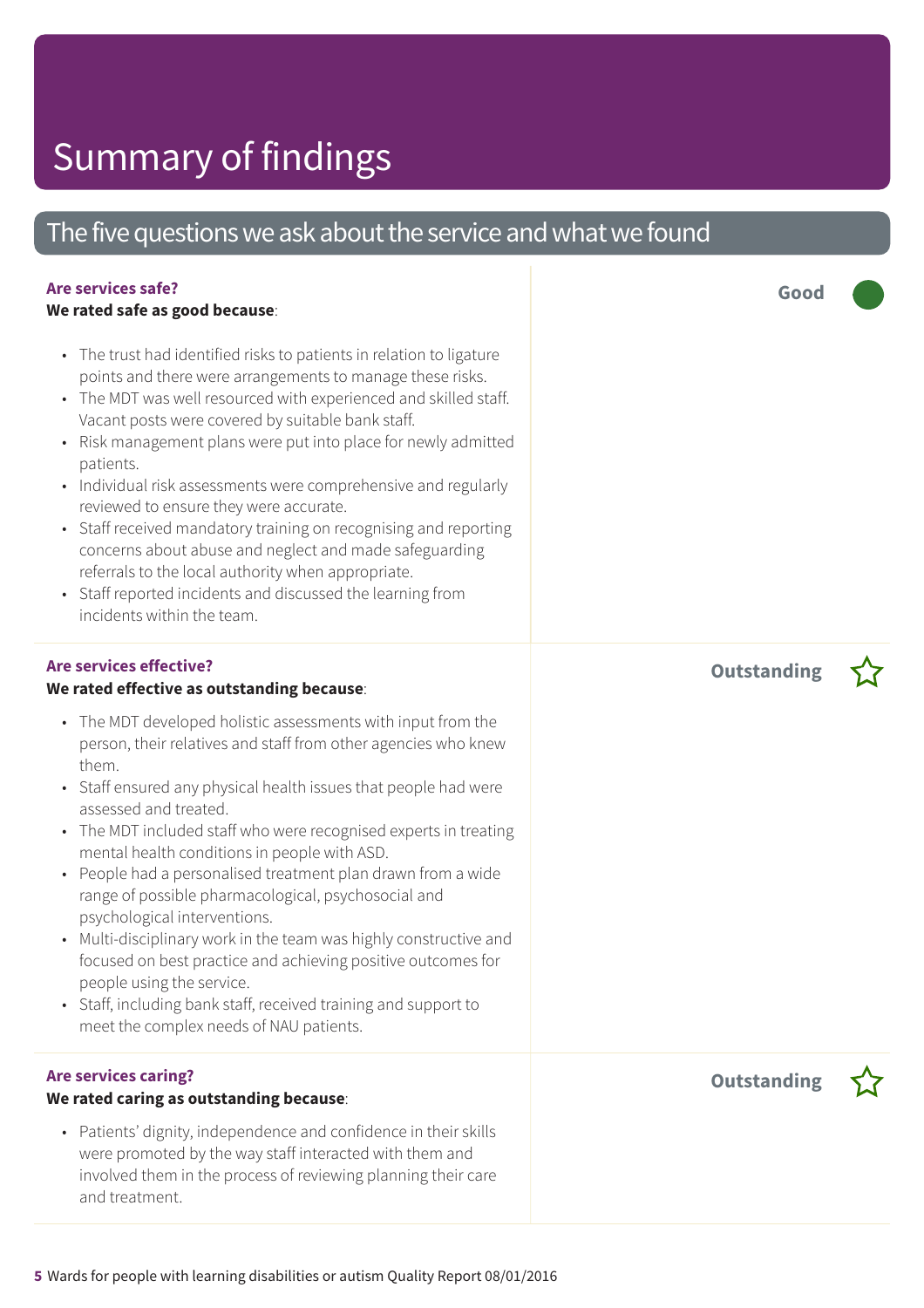- Staff had in-depth knowledge of patients' individual ASD and mental health needs.
- The MDT worked with relatives to improve communication between staff and relatives.
- People told us staff were kind to them and understood their needs.

#### **Are services responsive to people's needs? We rated responsive as good because**:

- Staff on the NAU worked effectively with commissioners and other agencies from across the country in relation, to the admission and discharge of patients.
- People's individual needs in terms of their ASD needs and mental health needs were taken into account.
- The NAU was spacious and comfortable for patients.
- Patients and relatives knew how to make a complaint and received an appropriate response when they did so.

#### **Are services well-led?**

#### **We rated well-led as outstanding because**:

- Staff understood the trust's values and explained how the service put them into practice.
- Managers of the service were described by staff as supportive and committed to improving the service.
- Senior managers visited the NAU to speak with staff.
- Plans were in place to enhance the environment and design of the NAU and achieve accreditation from the National Autistic Society.
- The trust gathered data on the performance of the service and this showed that the service had met trust targets in key areas such as mandatory training for staff.
- Morale was high with staff describing a positive working environment and constructive working relationships with multidisciplinary team colleagues.
- The multi-disciplinary team were recognised national experts in the development of good practice in meeting the mental health needs of people with autism spectrum disorders.
- The team worked in creative ways with patients to improve their confidence and independence.
- The team aimed to ensure that when people were discharged from the NAU they were either prescribed no medicines at all or prescribed the least amount of medicines for their mental health needs.

**Good –––**

**Outstanding –**

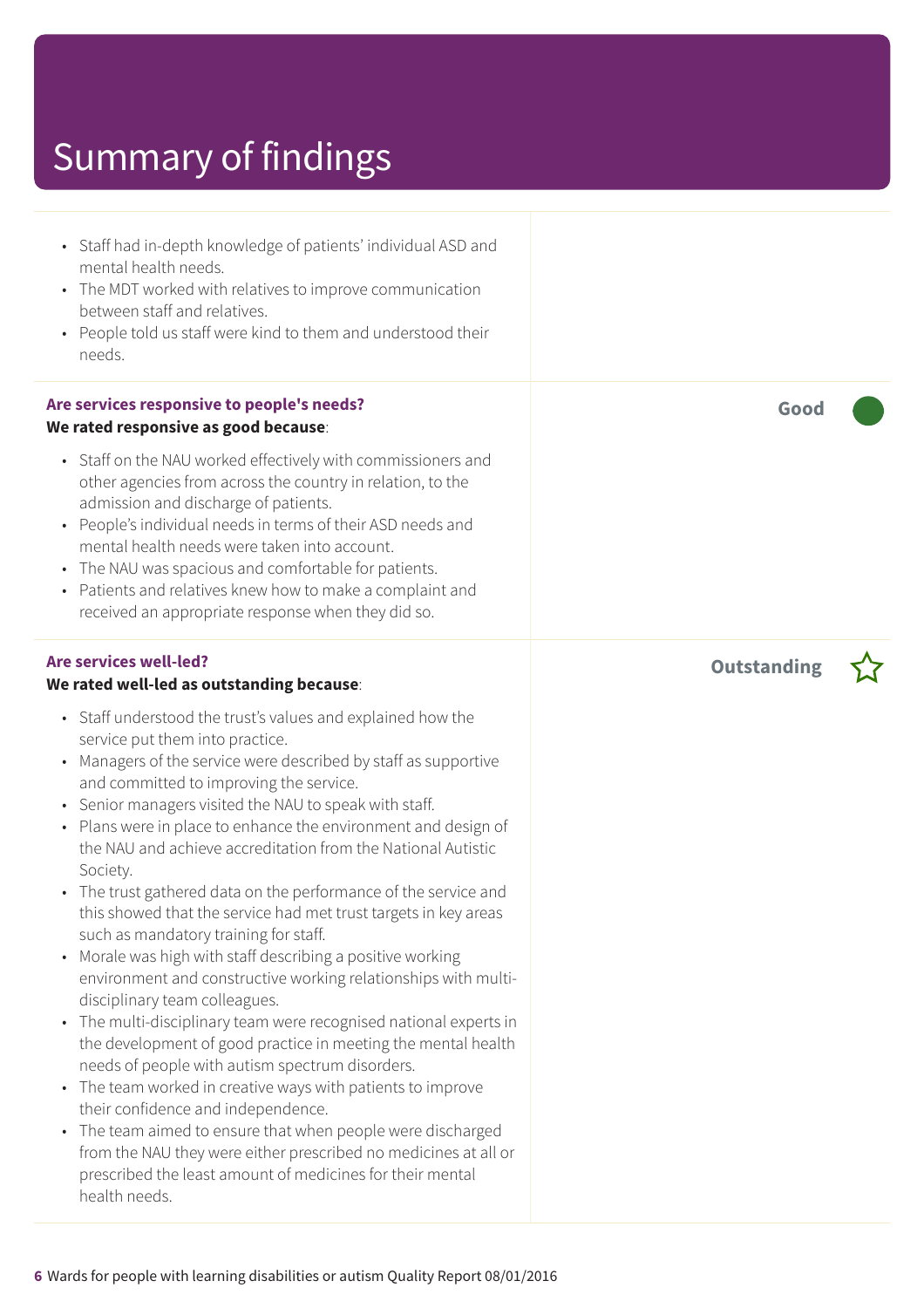### Information about the service

The National Autism Unit (NAU) is a national specialist service based on the Bethlem Royal Hospital site. The NAU provides inpatient assessment and treatment for 15 adult male patients with an autism spectrum disorder (ASD) and similar disorders who have additional mental health problems, including obsessive compulsive disorder, psychosis, depression and anxiety. Some patients behave in a way that challenges the service.

Autism spectrum disorders (ASD) are lifelong conditions such as autism and Asperger's syndrome. People living with an ASD tend to have difficulties with social communication and interaction. They may also have strongly repetitive patterns of behaviour, interests and hobbies; difficulties adjusting to rapid and unexpected change and unusually narrow interests. Some people with ASD have an unusual response to sensory stimuli such as noise.

### Our inspection team

The inspection team that inspected wards for people with autism consisted of one inspector, an expert by experience, two psychologists, an occupational therapist and a community psychiatric nurse.

### Why we carried out this inspection

We inspected this core service as part of our comprehensive mental health inspection programme.

### How we carried out this inspection

To fully understand the experience of people who use services, we always ask the following five questions of every service and provider:

- Is it safe?
- Is it effective?
- Is it caring?
- Is it responsive to people's needs?
- Is it well-led?

Before the inspection visit, we reviewed information that we held about these services, asked a range of other organisations for information and sought feedback from patients at three focus groups.

During the inspection visit, the inspection team:

• Visited the National Autism Unit

- Looked at the quality of the environment and observed how staff were caring for patients
- Spoke with nine patients who were using the service
- Spoke with the manager of the unit
- Spoke with the two consultant psychiatrists for the unit
- Spoke with nine other staff members; including psychologists, the activity co-ordinator, the occupational therapist, nurses, nursing assistants and a social worker
- Attended and observed a multi-disciplinary meeting and a hand-over meeting
- Attended a community meeting with patients
- Observed a patient's discussion meeting

#### **7** Wards for people with learning disabilities or autism Quality Report 08/01/2016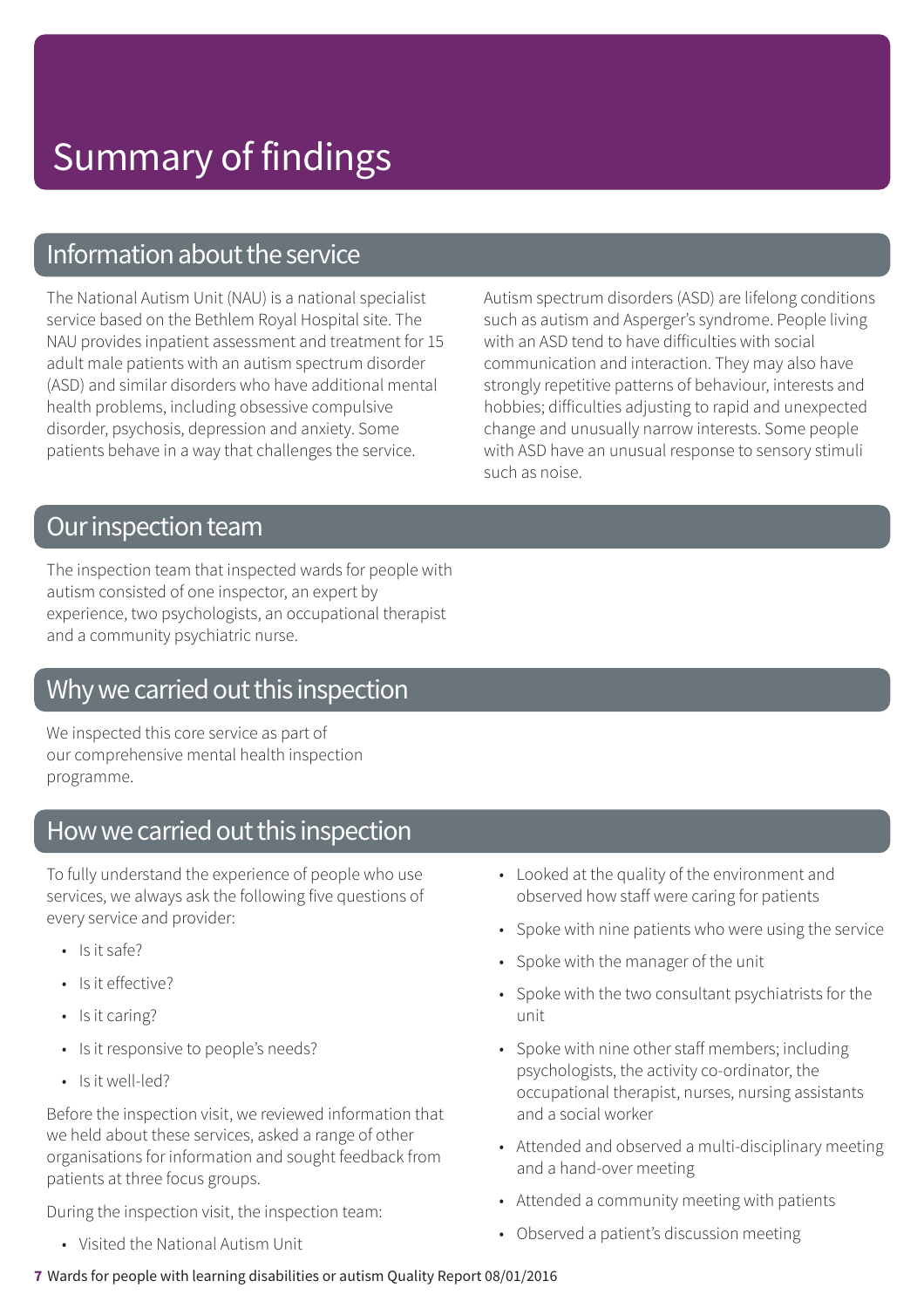- Read seven care records
- Carried a check of the medication management on the unit
- Reviewed three records of staff appraisal, supervision and training
- Looked at a range of policies, procedures and reports relating to the operation and management of the unit

### What people who use the provider's services say

- Patients who use the NAU told us they felt safe. They said they were offered treatment and care which made them feel more confident and supported them to be more independent.
- Patients said they were able to discuss any concerns about the NAU at a weekly community meeting. They told us staff listened to what they had to say and took action to make improvements when necessary.
- Patients reported that staff involved them in the planning of their care and treatment. They said they had regular meetings with doctors, psychologists, nurses and other members of the multi-disciplinary team about their progress.
- Patients were positive about the range of different activities available to them. They said their individual interests and preferences were taken into account by staff when planning their care.
- Patients and relative told us staff were polite and respectful to them. They told us they were involved in meetings to plan for their discharge from the NAU.

### Good practice

- Staff at the NAU were recognised as experts in their field. For example, the consultant psychiatrists contributed to a national training scheme run by the Royal College of Psychiatrists to train psychiatrists in the diagnosis and support of adults with autistic spectrum disorders (ASD). Staff held a large grant for research into autism and had published numerous papers.
- The multi-disciplinary team provided a range of interventions to patients with ASD which were person-

centred and improved patients' daily living and coping skills. The NAU staff team included an occupational therapist and an activities co-ordinator who were able to engage patients and promote their self-confidence and independence. This approach complied with the NICE guidelines 'Autism in adults: diagnosis and management' (June 2012).

The MDT worked constructively with the families of patients on the NAU. Staff facilitated a support group for the relatives and carers of patients.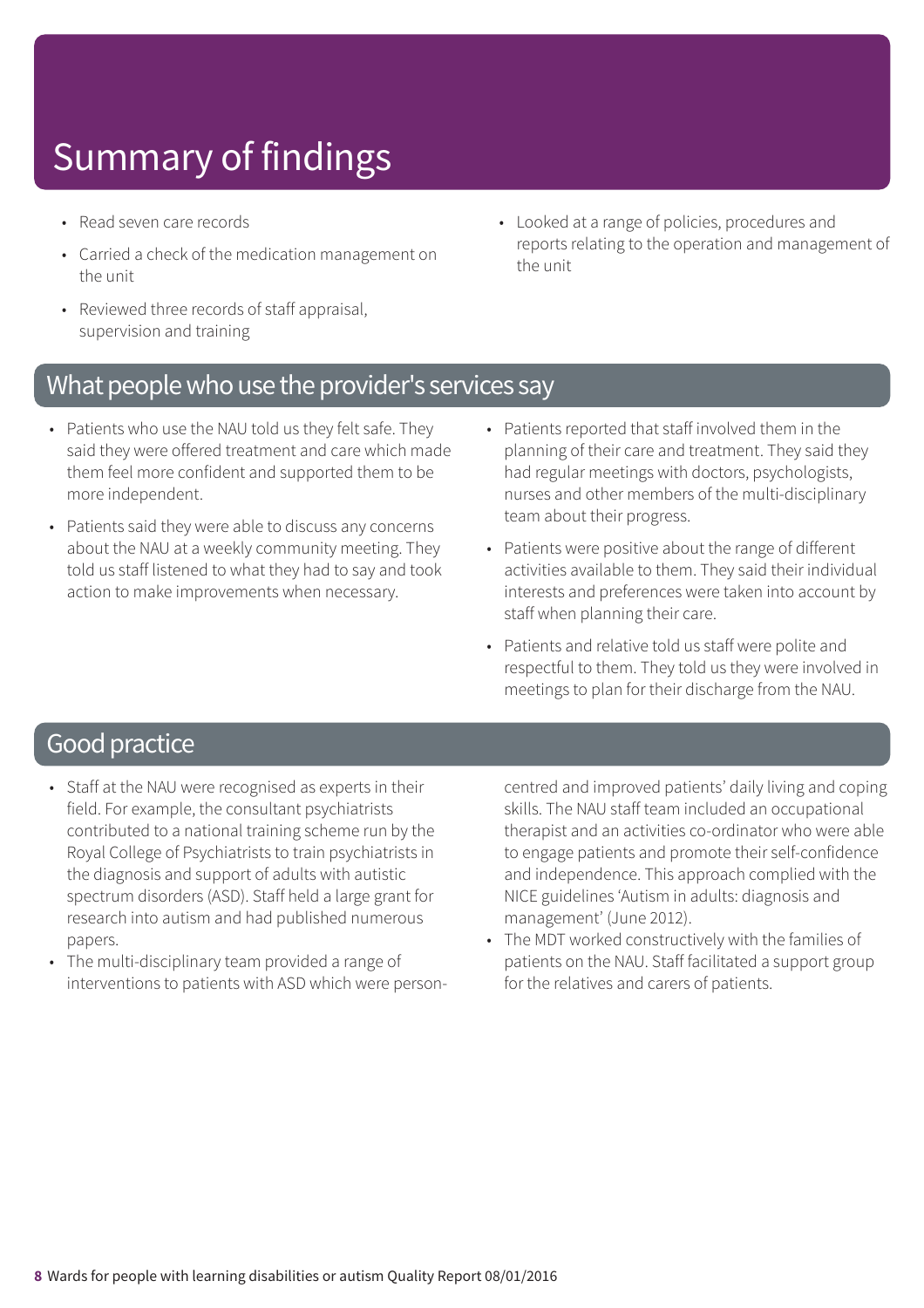

# South London and Maudsley NHS Foundation Trust Wards for people with learning disabilities or autism **Detailed findings**

### Locations inspected

#### **Name of service (e.g. ward/unit/team) Name of CQC registered location**

National Autism Unit **Bethlem Royal Hospital** 

### Mental Health Act responsibilities

We do not rate responsibilities under the Mental Health Act 1983. We use our findings as a determiner in reaching an overall judgement about the Provider.

- Nine of the 15 patients on the NAU were detained under the Mental Health Act 1983 (MHA). None of the detained patients were on overnight leave. Staff had received trust training on the Mental Health Act.
- When we checked 15 patient medicines adminstration record (MAR) charts we confirmed that staff had attached consent to treatment forms when appropriate.
- The care records of a detained patient included evidence that they had been informed of their rights on admission and regulary thereafter. Detained patients

were given an information pack with a leaflet about their rights and how to get advice and support. Staff went through the information with the patient to make sure they understood it.

- Detention paperwork was up to date and had been completed correctly. Staff had easy access to legal and administrative advice from the trust's Mental Health Act office.
- An independent Mental Health Act advocate (IMHA) attended the ward regularly to meet with detained patients and supported them at ward rounds and care programme approach meetings.
- There were posters on the patient notice boards informing patients of the IMHA contact details. Patients were able to access this service without staff intervention if they wanted to.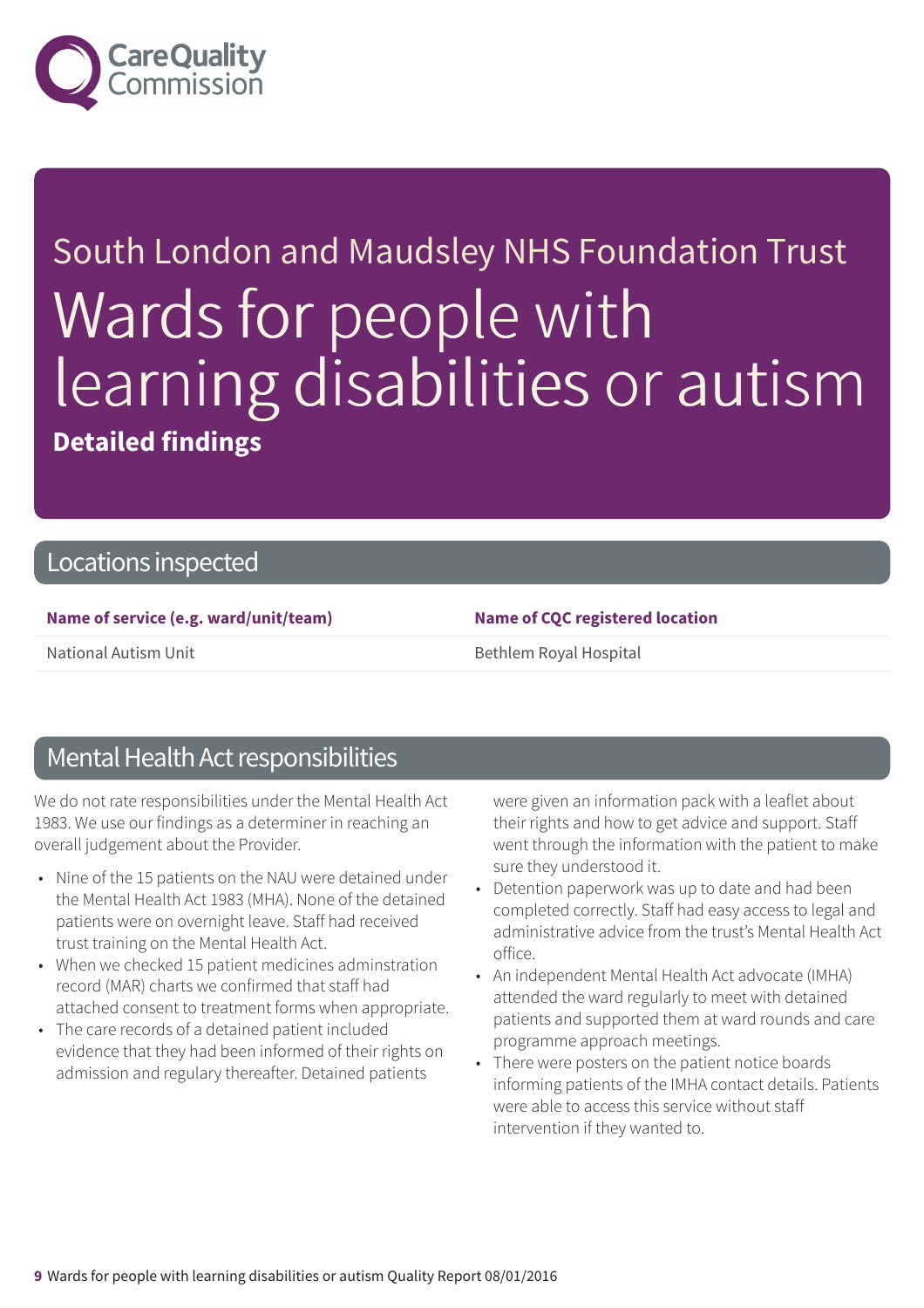### Mental Capacity Act and Deprivation of Liberty Safeguards

- The seven care records included an appropriate assessment of the patient's mental capacity to make specific decisions. For example, staff had documented whether the patient had the mental capacity to make decisions about their medicines.
- Staff on the ward had completed mandatory training on the Mental Capacity Act (MCA) and the Deprivation of Liberty Safeguards (DoLS). Staff were able to explain the

principles of the MCA and how to put the DoLS procedures into practice if appropriate. At the time of the inspection no patients on the ward were subject to DoLS.

• Most of the nine patients we spoke with told us they made decisions for themselves. The patients who did not make decisions for themselves were detained under the Mental Health Act.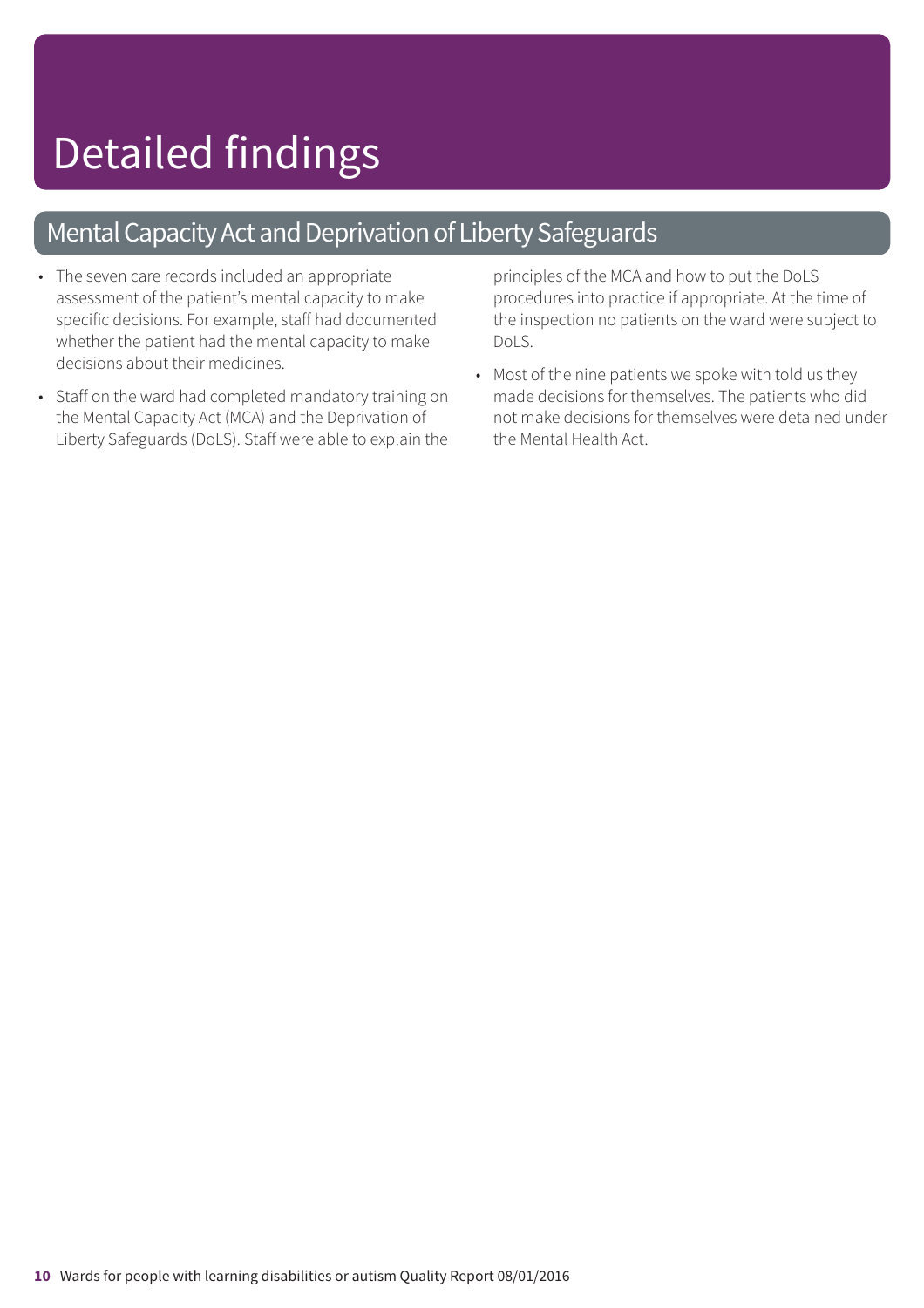### Are services safe?

By safe, we mean that people are protected from abuse\* and avoidable harm

\* People are protected from physical, sexual, mental or psychological, financial, neglect, institutional or discriminatory abuse

## **Our findings**

#### **Safe and clean environment**

- The NAU is used only by male patients.
- The NAU was light, airy and spacious. It was clean throughout. There were a number of different rooms and sitting areas which patients could use for activities or for quiet relaxation. There was a securely fenced garden. Patients and relatives told us they found the communal parts of the NAU comfortable and suitable.
- Each patient had their own bedroom. Doors to the bedrooms had panels so staff could undertake close observation of patients, when this was part of their care plan.
- Some bedroom furnishings were unsafe and in need of replacement. For example, a patient showed us his bedroom. The mattress did not fit the bed base and would easily slip off the side of the bed as the patient moved around at night, thus potentially putting him at risk of falling off the bed. We noticed this in other patient bedrooms and pointed out the issue to senior managers on the unit who told us the issue would be immediately rectified.
- Ligature points were seen around the unit, which included door handles and taps in the bathrooms. The trust had documented these ligature risks on the NAU in March 2015. The NAU was due for refurbishment in February 2016. The trust had planned for ligature risks to be addressed by the rennovation of the unit.
- At the time of the inspection, risks, including the risk of deliberate self-harm, were managed by staff providing an appropriate level of observation. Appropriate care plans were put into practice in relation to such risks. For example, patients assessed as high-risk of deliberate self-harm were closely observed by staff.
- The clinic rooms were clean and tidy. Staff knew how to access emergency drugs and other emergency equipment. Staff made checks to ensure the equipment was safe and emergency drugs were in date.
- At the far end of the unit, was a separate area, with several rooms,which was known as the 'intensive care

area' (ICA). The ICA was used as an area where staff closely supervised patients who were highly aroused and potentially dangerous to themselves, other patients and staff.

- The ICA was used safely. On the day of the inspection, one detained patient was taken to the ICA for a period of less than an hour. The patient's care plan included guidelines for staff which covered the steps they should take to try and calm them before they considered use of the ICA; the arrangements for approving each separate use of the ICA and deciding when the patient could come back from the ICA into the main part of the NAU.
- Staff carried safety alarms and there were additional alarm bells on the walls of the NAU. They said the alarm system functioned well.

#### **Safe staffing**

- Minimum staffing levels for the NAU were set by the trust as two qualified nurses for the day shifts, supported by six nursing assistants. At night the staffing level was two qualified nurses and four nursing assistants. The ward had current vacancies for qualified nurses and there was an ongoing recruitment campaign.
- The ward used bank staff to cover for unfilled posts. The unit manager told us that she tried to obtain bank staff who were familiar with the NAU. Most vacancies on each shift were covered through the use of bank staff and they were able to give patients the time they needed.
- On some shifts, bank staff were used who had not previously worked on the NAU. However, there were always a core of experienced nursing staff who knew the patients well working on the ward.
- Escorted leave took place as planned, without any last minute cancellations due to staff shortages.
- The unit manager was able to adjust staffing levels in accordance with the case-mix on the NAU. For example, she was able to arrange for extra nursing assistants from the bank to provide additional observation of new patients. We spoke to two bank nursing assistants who were undertaking this role. They were both able to give us information about the patients they were observing and regularly worked on the unit.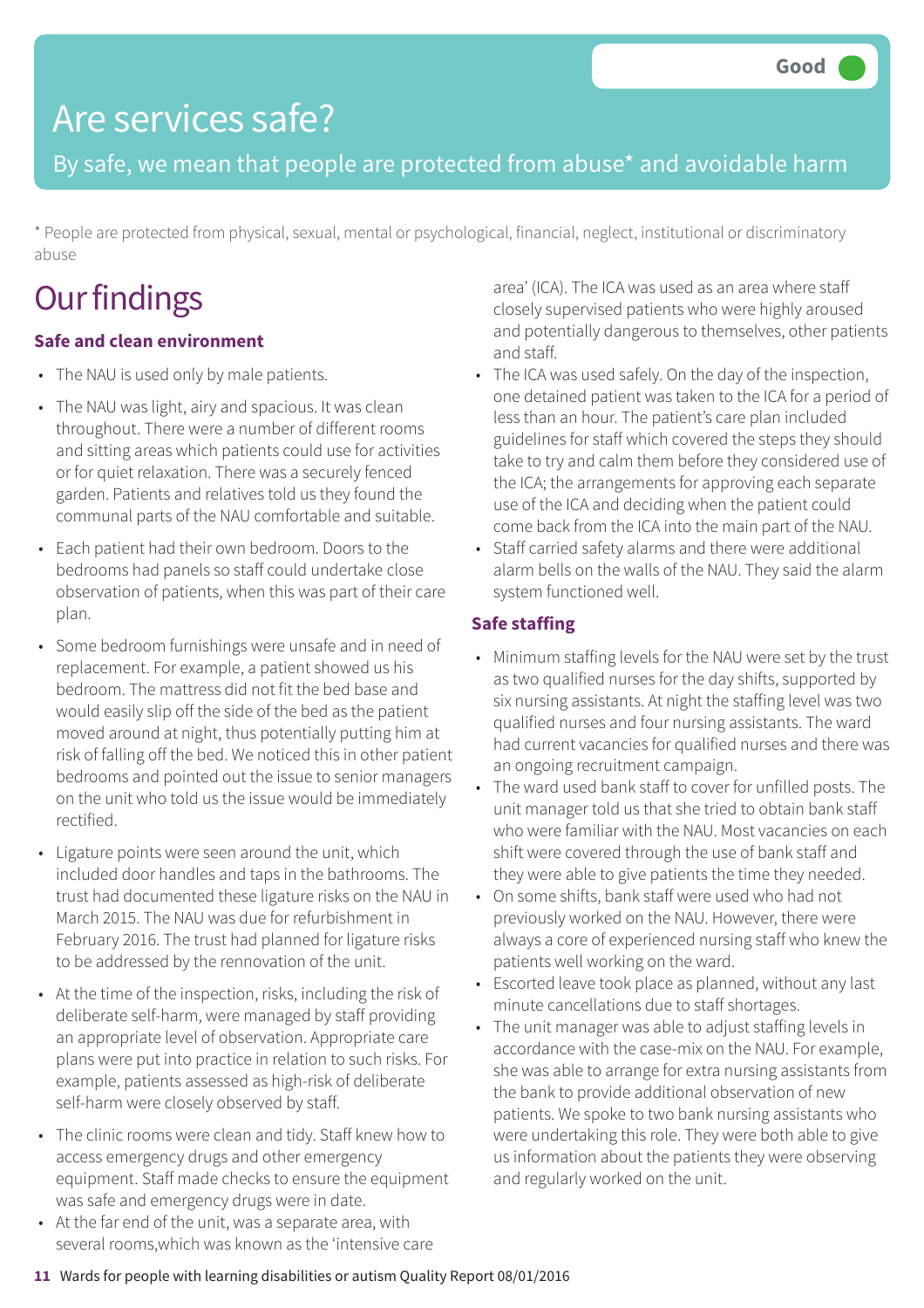## Are services safe?

By safe, we mean that people are protected from abuse\* and avoidable harm

#### **Assessing and managing risk to patients and staff**

- The seven care records showed staff had undertaken an initial brief risk assessment of every patient on referral to the NAU. This covered the risks they posed to themselves, staff and others. Immediate arrangements were made to mitigate these risks. For example, staff had drawn up an observation plan for bank staff to follow in relation to a new patient who was detained under the Mental Health Act. The plan was designed to minimise the risk of the patient going absent from the ward without leave.
- A comprehensive risk assessment was developed at the first multidisciplinary team (MDT) meeting where the patient was discussed. At the MDT meeting clinicians discussed information from monitoring and assessments in relation to each patient's mental state and functioning over the previous week. They clarified whether there were any new risks which should be addressed. The records of patients who had been on the ward for more than two weeks included a detailed risk assessment.
- Informal patients were able to come and go from the ward as they wished. There were some restrictions in place, such as playing loud music, but these were agreed with patients at the community meeting.
- Patients told us they felt safe on the unit. Patients said staff took effective action to protect them from possible risks from other patients.
- Care records included a completed comprehensive risk assessment. Risk management plans had been reviewed and amended as necessary when incidents occurred. When significant incidents occurred they were reported to managers and there was further discussion at handover meetings.
- There had been 57 incidents of restraint on the NAU from 1 December 2014 to 27 May 2015. They mainly related to one person who had challenging behaviour. This patient had a care plan which specified how staff should respond to incidents of challenging behaviour and the steps they should take to try calm the person prior to any use of restraint. Incidents of restraint were well documented and it was clear that since June 2015

incidents of restraint had significantly reduced. The person had not been subject to rapid tranquilisation during any of these incidents. Prone restraint had been used on four occasions.

- Staff had received mandatory training in safeguarding. Safeguarding issues were discussed at the multidisciplinary team meeting. Staff dealt with issues sensitively and followed trust policy and inter-agency procedures in relation to making safeguarding referrals to the local authority.
- Medicines were managed safely. The medication administration records were completed correctly. Patients had been supported to receive their medicines as prescribed. Medicines were properly stored and kept securely. Controlled drugs were monitored in accordance with legal requirements. One detained patient was given their medicines covertly. Staff had ensured appropriate protocols had been followed in making decisions in relation to this, and the person's consultant and family had been involved.
- Staff followed trust procedures in relation to children visiting the ward.

#### **Track record on safety**

- Most of the new patients on the NAU had a history of challenging behaviour in previous settings and this continued when they were first admitted to the unit.
- Staff reported incidents in line with trust policy. Additionally, staff closely analysed the factors involved in relation to incidents of aggression by individual patients. This assisted them with positive behaviour management and to evaluate the success of different types of intervention.
- We read reports and data in relation to individual patients which showed this approach was successful and in reducing challenging behaviour.

#### **Reporting incidents and learning from when things go wrong**

• Staff were aware of incident reporting procedures. Incidents were reported as they occurred. Managers supported staff by carrying out immediate de-briefs after any incidents.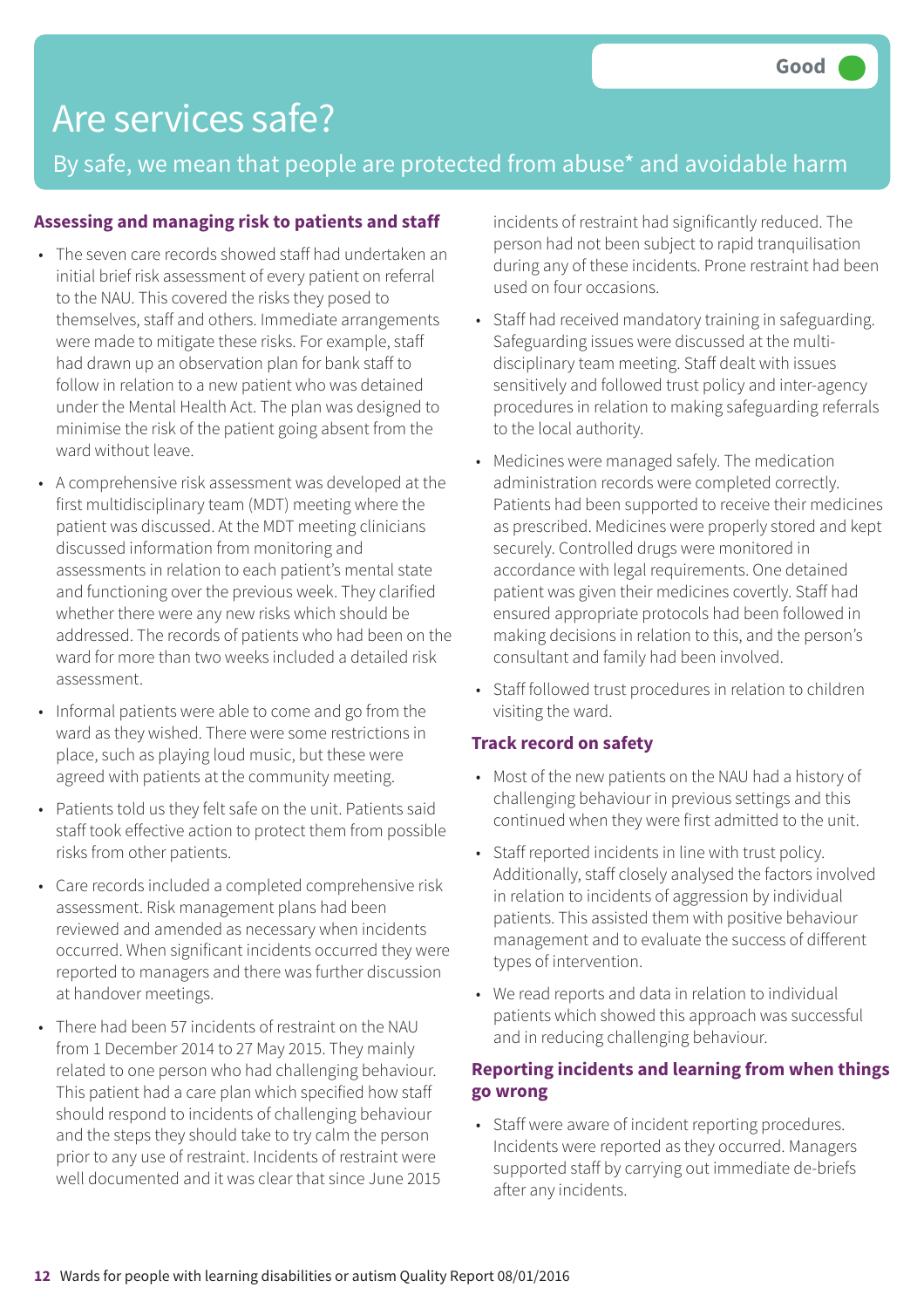### Are services safe?

By safe, we mean that people are protected from abuse\* and avoidable harm

- Patients felt that staff were generally open and honest with them. They said patients could raise any concerns about incidents involving them or other patients at the community meeting which was held each week.
- There was discussion at MDT meetings in relation to incidents of challenging behaviour and aggression from

patients. Changes were made to patient's care plans in relation to managing incidents. For example, observation of patients was increased when this was necessary to prevent harm to staff or other patients.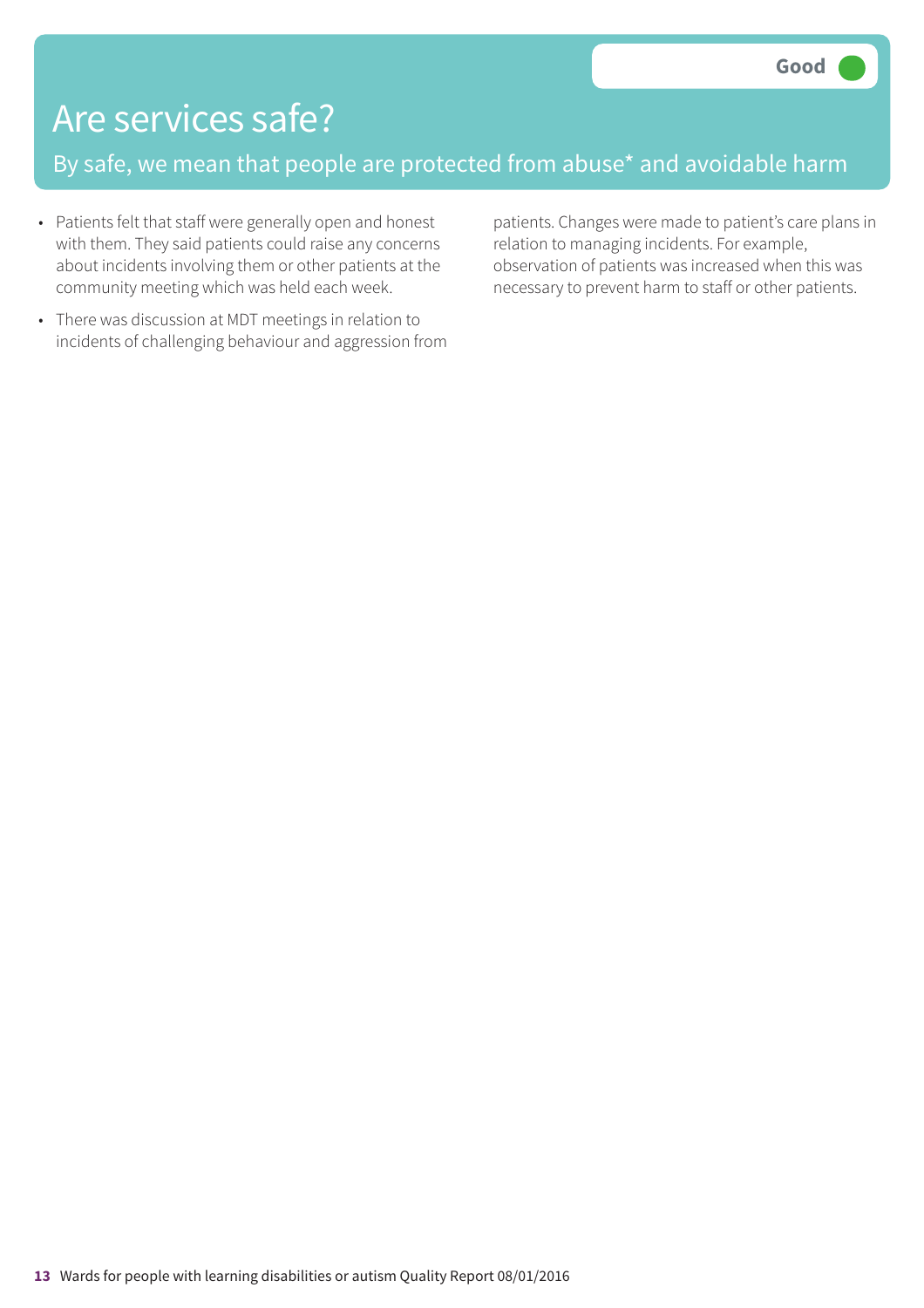### Are services effective?

By effective, we mean that people's care, treatment and support achieves good outcomes, promotes a good quality of life and is based on the best available evidence.

## **Our findings**

#### **Assessment of needs and planning of care**

- The NAU received referrals from commissioners across the country. Commissioners funded the additional costs of a patient's assessment and treatment at the NAU because other in-patient units had not been successful in reducing the severity of the patient's symptoms or the incidence of challenging behaviour. Target timeframes were agreed between the NAU and commissioners in relation to the completion of an assessment and the period of treatment.
- The assessments were holistic and covered the patient's personal and mental health history, psychiatric and ASD needs, communication needs and the needs of their family. A wide range of external agencies had contributed to the assessment. In addition, NAU staff had worked with the patient and made observations of their behaviour to clarify their needs. Staff asked relatives to give their views of the patient's needs.
- NAU staff maintained close contact with commissioners about the progress of patients. Commissioners attended reviews of people's care and treatment in order to develop plans for their discharge from the NAU.
- The approach of the NAU was to attempt to clarify the impact of each patient's ASD and mental health needs on their behaviour and well-being. This involved a careful review of the patient's medicines and observations by the staff team of their day-to-day behaviour. Initial assessments were usually carried out in line within the NAU target of twelve weeks.
- People received a physical examination on admission to the ward. Care plans included information on people's health and how the service was addressing their needs. For example, some patients had a low body mass index and there were guidelines in place about monitoring their weight and supporting them to eat a healthy diet.
- All patients were registered with a GP. There was evidence in care records of clinicians undertaking checks on physical health of patients on admission. Some patients were receiving medicines which could

have an adverse effect on their physical health. When this was the case, staff were undertaking appropriate checks of their vital signs and had arranged for the required follow up tests.

- Patients were able to discuss any physical health issues with a doctor on the NAU. Patients said they were receiving regular health checks and could ask to see a doctor if they needed to.
- Each patient's care plan was highly personalised and included goals they had developed for their own recovery. For example, the occupational therapist for the NAU told us how she worked individually with each patient to identify activities which would bring them satisfaction and enjoyment. She then developed a care plan which explained to the patient, in a way they could understand, how they would work together to improve their skills, confidence and independence.
- A patient told us how staff had worked with him to help him understand his mental health needs. He explained how his care and treatment had enabled him to manage his anxieties, interact more with other people and become much more independent.

#### **Best practice in treatment and care**

- Each patient's medicines had been prescribed in accordance with NICE guidance. A trust pharmacist visited the ward weekly to monitor the quality of medicines management. They also attended the MDT meeting and participated in discussion and decision making.
- Clinicians working on the NAU were acknowledged by their peers as leaders in the development of effective assessment and treatment for people with ASD who have a mental illness.
- The development of successful treatment of patients on the NAU depended on careful consideration of the use of medicine alongside other therapeutic interventions.
- Patients on the NAU benefitted from a range of psychological therapies as recommended by NICE. During the MDT meeting we observed that for each patient there was a personalised care plan which included psychoeducational programmes, social skills training and cognitive behaviour therapy.

**Outstanding –**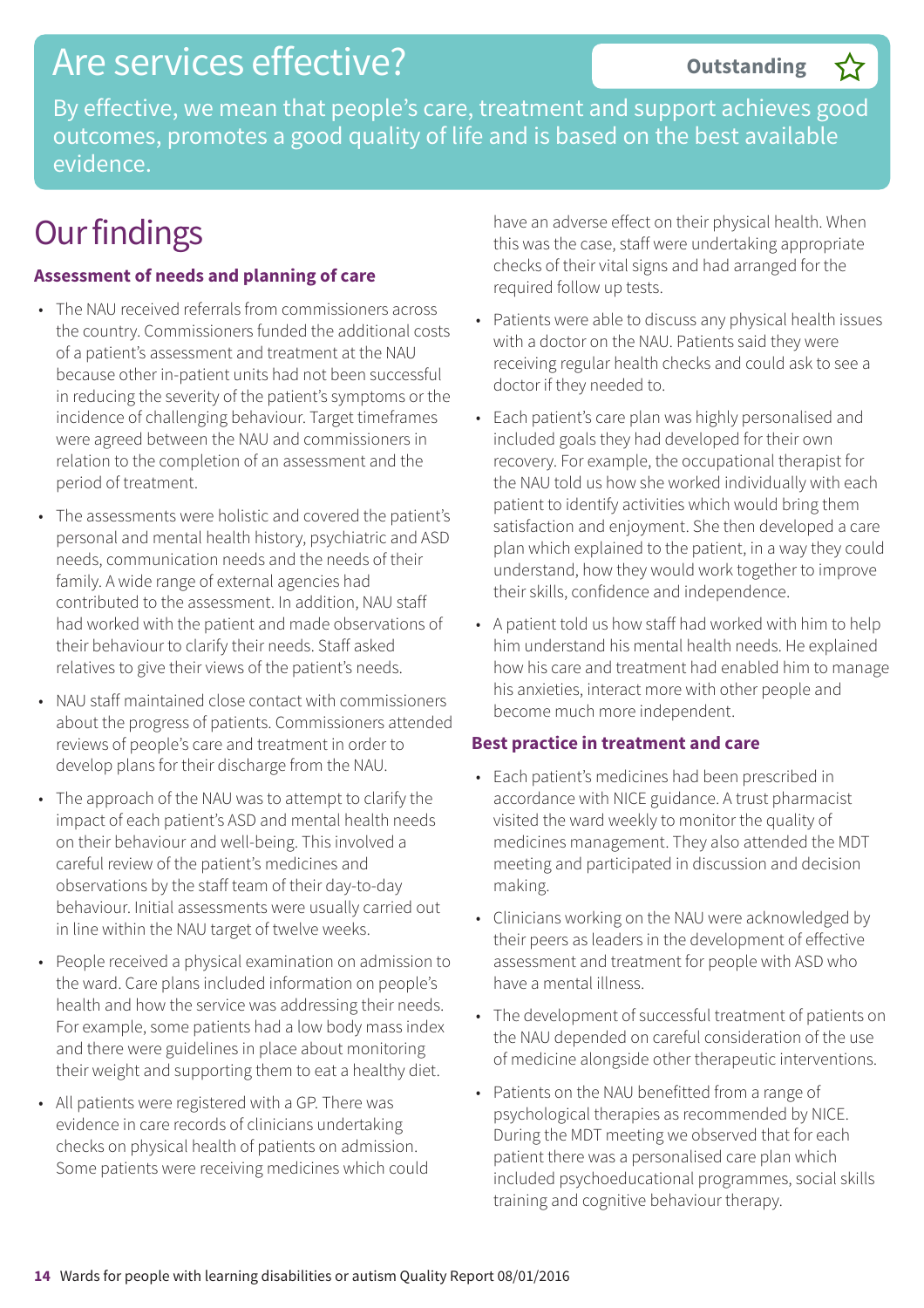### Are services effective?

#### **Outstanding –**

By effective, we mean that people's care, treatment and support achieves good outcomes, promotes a good quality of life and is based on the best available evidence.

- Health of the nation outcome rating scales were used to measure clinical effectiveness. This showed that the NAU was effective in reducing the severity of patients' mental health symptoms. Patients told us they felt they received treatment which made them feel better and had improved their quality of life.
- Clinical staff had carried various audits on the effectiveness of the unit. For example, in 2014 staff had checked the operation of the NAU against NICE guidance on the treatment of adults with ASD. This confirmed the NAU was fully compliant with this guidance.

#### **Skilled staff to deliver care**

- Patients received input from a full range of mental health workers. In addition to experienced nursing staff, there were two consultant psychiatrists, supported by junior doctors. Both consultants were senior lecturers in the field of mental illness in people with ASD. A full time occupational therapist and an activities co-ordinator were based on the NAU. There was a social worker who led on safeguarding work and liaised with people's families. Psychologists and behavioural therapists provided a range of interventions and an art therapist met with patients and gave them individual sessions. A speech and language therapist supported NAU patients on two days each week.
- Staff had completed mandatory training and received supervision and an appraisal in line with trust targets. Due to the number of bank staff on the ward, clinicians had arranged a number of training sessions geared to ensuring they understood the specific needs of patients on the NAU. Bank staff confirmed they had attended these sessions which they had felt equipped them with appropriate knowledge of mental health issues and people with ASD.
- The ward manager gave us some examples of management action which showed she had efficiently dealt with individual staff performance issues.

#### **Multi-disciplinary and inter-agency team work**

• The weekly multi-disciplinary team meeting was very effectively chaired by the consultant psychiatrist. For example, he established how much time was needed for each issue at the start of the meeting and encouraged all members of the team to participate.

- Handovers between each shift were informative and enabled staff to quickly understand significant events that had taken place. For example, a nursing assistant explained to us how he would handover information about a patient he had been observing to the incoming worker so they would be prepared in relation to some challenging behaviour from the patient.
- Patients on the NAU came from different parts of the country. Staff actively liaised with a different range of external agencies in relation to each patient. A social worker based on the ward ensured there was effective communication with partner organisations in relation to safeguarding issues and patient discharge.

#### **Adherence to the MHA and the MHA Code of Practice**

- Nine of the 15 patients on the NAU were detained under the Mental Health Act 1983 (MHA). None of the detained patients were on overnight leave. Staff had received trust training on the Mental Health Act.
- When we checked 15 patient medicines adminstration record (MAR) charts we confirmed that staff had attached consent to treatment forms when appropriate.
- The care records of a detained patient included evidence that they had been informed of their rights on admission and regulary thereafter. Detained patients were given an information pack with a leaflet about their rights and how to get advice and support. Staff went through the information with the patient to make sure they understood it.
- Detention paperwork was up to date and had been completed correctly. Staff had easy access to legal and administrative advice from the trust's Mental Health Act office.
- An independent Mental Health Act advocate (IMHA) attended the ward regularly to meet with detained patients and supported them at ward rounds and care programme approach meetings.
- There were posters on the patient notice boards informing patients of the IMHA contact details. Patients were able to access this service without staff intervention if they wanted to.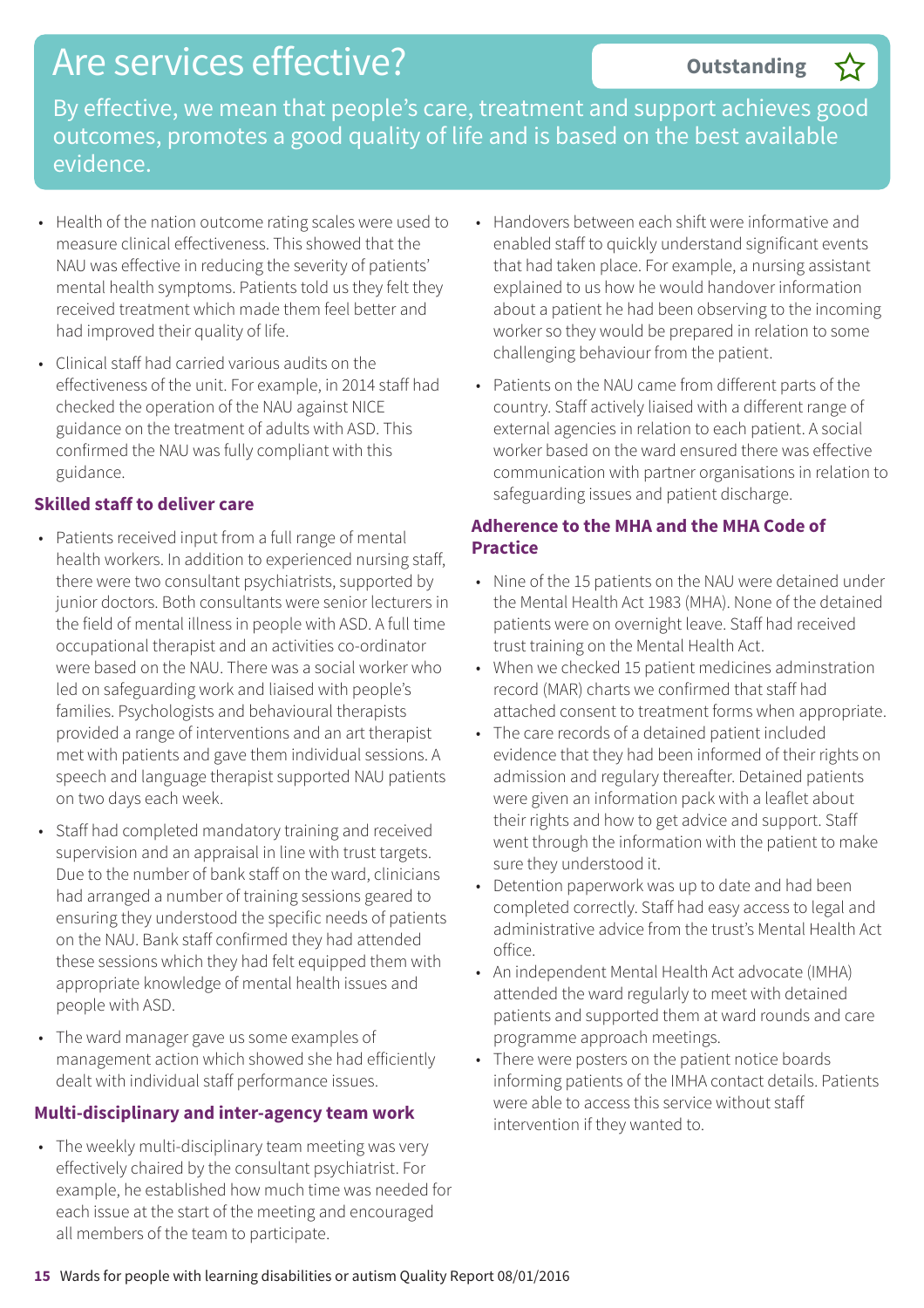### Are services effective?

#### **Outstanding –**

By effective, we mean that people's care, treatment and support achieves good outcomes, promotes a good quality of life and is based on the best available evidence.

#### **Good practice in applying the MCA**

- The seven care records we looked at included an appropriate assessment of the patient's mental capacity to make specific decisions. For example, staff had documented whether the patient had the mental capacity to make decisions about their medicines.
- Staff had completed mandatory training on the Mental Capacity Act (MCA) and the Deprivation of Liberty

Safeguards (DoLS). Staff were able to explain the principles of the MCA and how to put the DOLS procedures into practice if appropriate. At the time of the inspection no one on the ward was subject to DoLS.

• Most of the nine patients we spoke with told us they made decisions for themselves. The patients who did not make decisions for themselves were detained under the Mental Health Act.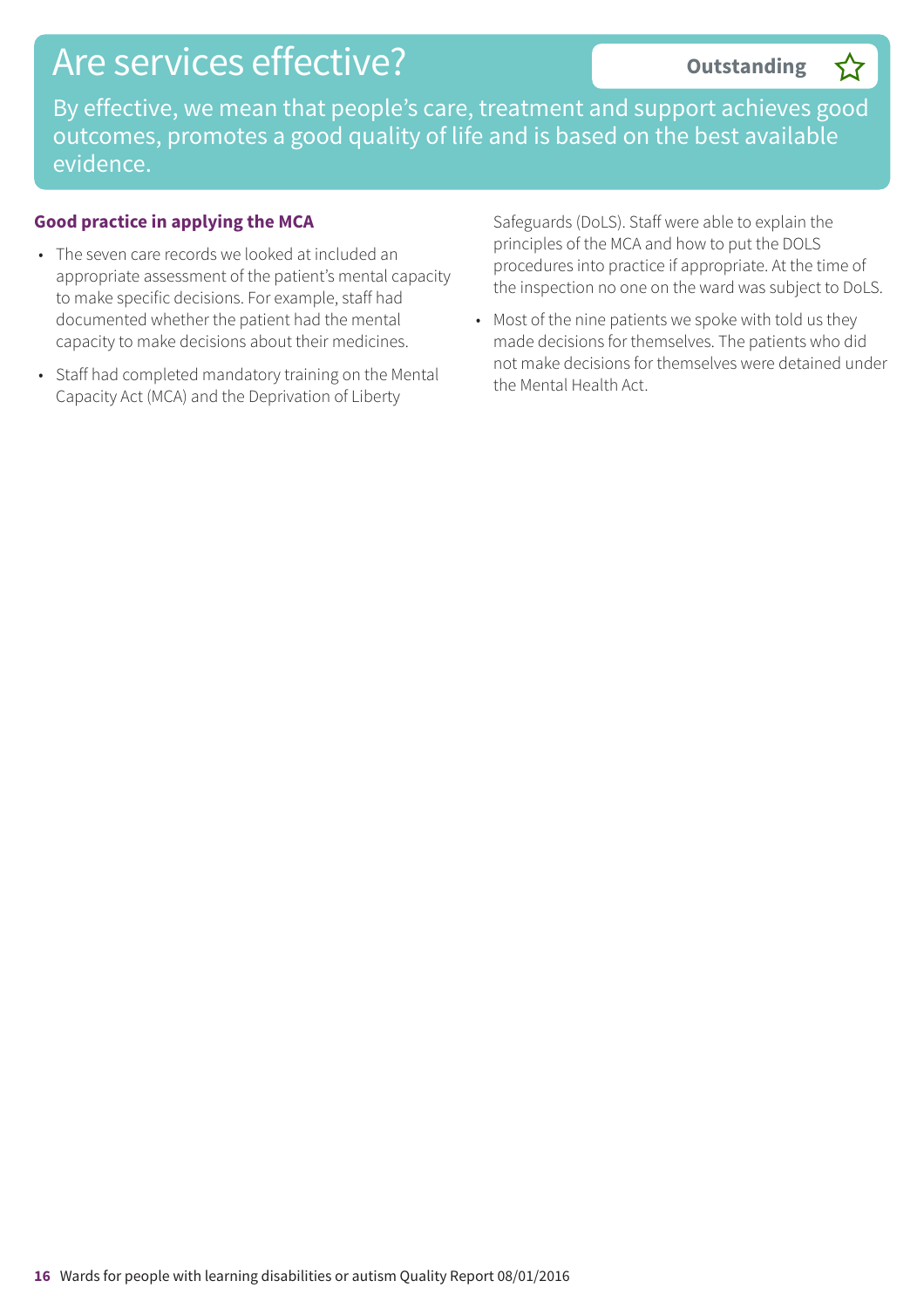### Are services caring?

By caring, we mean that staff involve and treat people with compassion, kindness, dignity and respect.

## **Our findings**

#### **Kindness, dignity, respect and support**

- Throughout the duration of our visit to the NAU we observed many interactions between staff and patients. Without exception these interactions demonstrated that staff respected patients. During a group activity staff supported patients to make their own hot drinks and encouraged them to interact with others and express their views. Staff were very attentive to those patients who expressed themselves quietly and ensured they participated as much as possible.
- The nine patients we spoke with told us staff treated them with respect and were polite to them. They said they felt staff understood them and knew about their needs.
- Staff had an in-depth knowledge of people's individual needs. For example, the ward manager was able to give us detailed information about each patient on the ward. She knew their personal and family background; their progress since being on the NAU and their current care plan in terms of treatment goals and day to day risks.
- Other staff on the NAU were also well-informed about patients. The social worker was able to explain how safeguarding issues were being managed in partnership with other agencies. A bank nursing assistant told us she was briefed at handover about the particular issues of relevance to him when carrying out observations of a patient. He said he knew what the risks were and what steps he was expected to take to minimise the risk of harm to the patient and others.

#### **The involvement of people in the care they receive**

• Patients told us they were told about the way the NAU operated and actively involved in planning their care. For example, a patient showed us his care plan in relation to developing his independent living skills. The patient said the care plan was set out in a slightly different way from the standard format at his request. He said the occupational therapist (OT) had fully involved him in drawing up the care plan. In another instance, an informal patient told us he felt he had full control over the content of his care plan and said he reviewed it regularly with his named nurse.

- We observed that people were given sensitive support from staff to contribute to discussion about their care at the MDT meeting. They were encouraged to give their opinion about their treatment and feedback about the individual components of their care plan.
- The MDT promoted people's independence. For example, the care plans of some patients showed they worked with a maths and English language tutor who came to the NAU. The ward manager explained this was to improve people's opportunities in relation to education and employment. Patients told them staff supported them to retain their links with their family and friends. Some informal patients said they frequently went home for short periods.
- Patients told us there was an advocacy service which they could use if they wished.
- The MDT involved families in people's care and treatment appropriately. Families were involved in reviews of people's care. The NAU ward manager held a monthly meeting with a group of carers and relatives to help to support them in their caring role. With people's permission, relatives were involved in activities and given feedback on the patient's progress.
- We attended a community meeting which was held once a week on the NAU. Staff supported patients to actively participate in this by encouraging them to read out the notes of the last meeting and the agenda. Staff explained how a noise issue raised at a previous meeting had been followed up. Patients raised a concern that new bank staff did not always introduce themselves to the patients. Staff told them they would look into how to improve this and report back at the next meeting.
- The NAU had a patient who acted as a representative for other patients. He told us that the MDT supported him in this role and encouraged him to raise issues at the community meeting on behalf of other patients if they were reluctant to do so. Staff told us that the trust had patients who are involved in the recruitment and training of staff.
- Patients and relatives were regularly asked for their views. We read the August 2015 feedback which ten patients had given on the quality of the NAU. Most people said they were satisfied or very satisfied with care and treatment.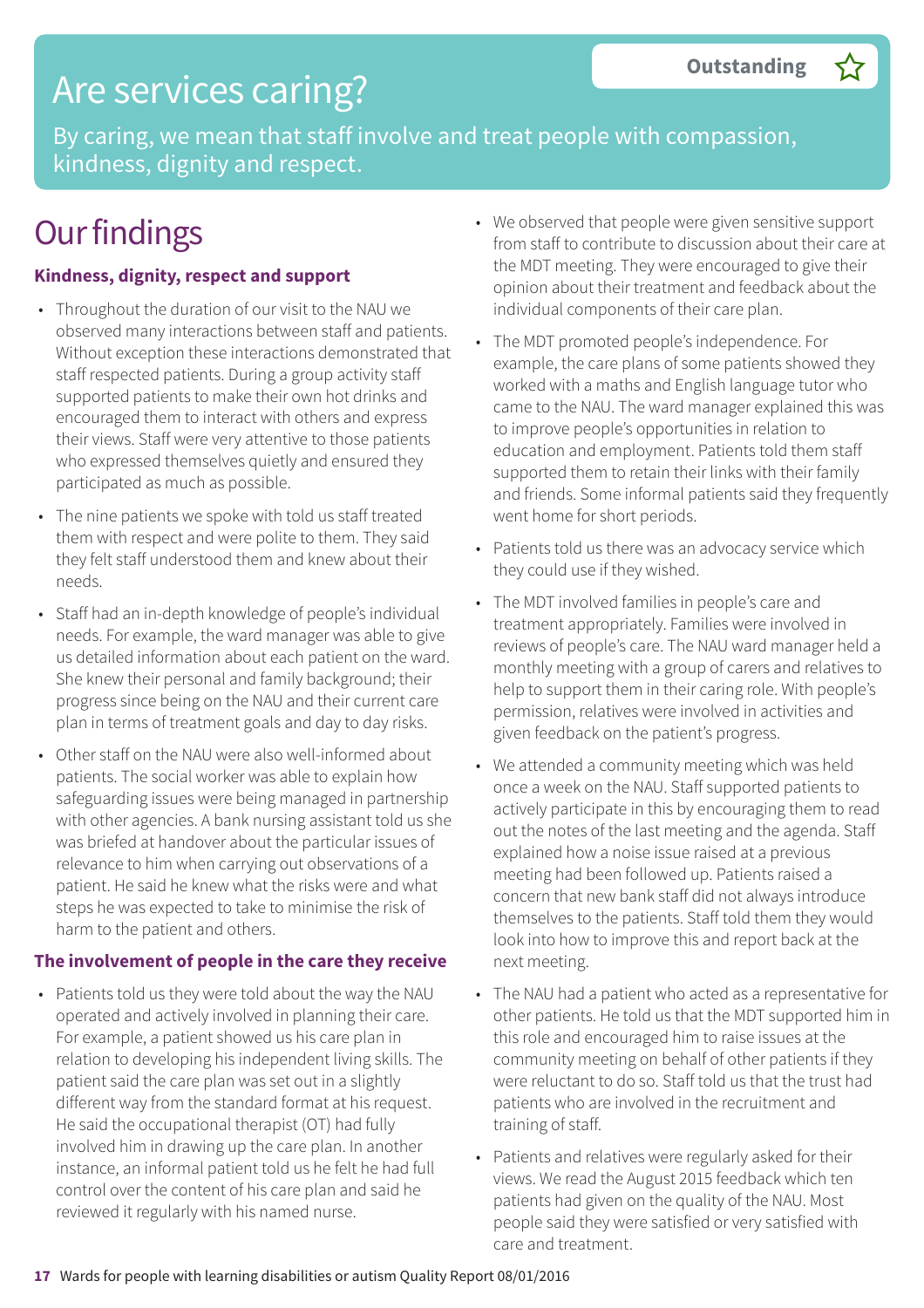## Are services caring?

By caring, we mean that staff involve and treat people with compassion, kindness, dignity and respect.

• Care records showed that patients had been asked about how they wished to be treated if their mental health deteriorated. We met with a patient who explained how he had been fully involved in planning for a significant change to his treatment plan.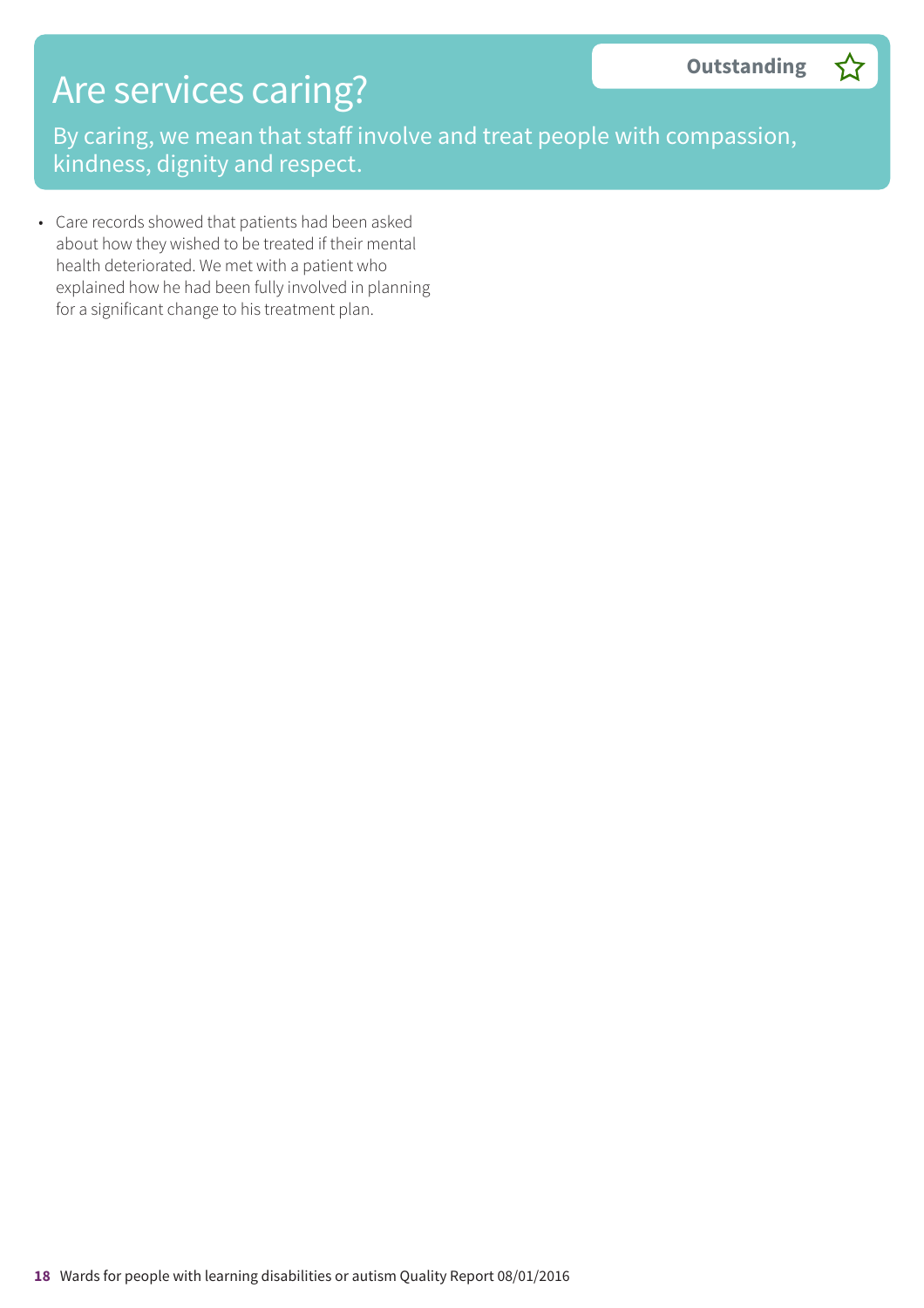## Are services responsive to people's needs?

By responsive, we mean that services are organised so that they meet people's needs.

## **Our findings**

### **Access and discharge**

- The NAU was a national resource. New referrals to the NAU were made by commissioners from around the country. At the time of the inspection it was fully occupied. Some patients told us they regularly left the ward for short periods of home leave and they experienced no problems with this.
- If an NAU patient required intensive care this was always provided within the NAU.
- The MDT worked in partnership with commissioners to plan the patient's discharge from the NAU. For clinical reasons, some patient had lengthy stays on the NAU. This was because of the complexity of their needs.

#### **The facilities promote recovery, comfort, dignity and confidentiality**

- The NAU had a full range of therapy and treatment rooms. For example, there were a number of small rooms which patients could use when meeting with a staff member.
- Patients could meet with their relatives in their bedroom if they wished or could use one of the quiet areas of the unit.
- Patients said they had access to a phone which they could use for private telephone calls.
- There was a securely fenced garden with picnic tables which patients told us they had access to when they wished with staff supervision.
- Most of the nine patients we spoke with told us they though the meals were of good quality and they had sufficient choice of food.
- During the inspection we observed that people were able to make themselves a hot drink and help themselves to a snack.
- Patients told us they were able to decorate their bedrooms as they wished. We saw that a person had put up posters of their choice in their room. They said they could keep their belongings securely in their bedroom as they were able to lock the door.

• Patients said there was an extensive range of activities available to them at different times of day and at weekends. These included art sessions, a gardening project, gym and sports activities such as badminton and swimming.

#### **Meeting the needs of all people who use the service**

- The nine patients we spoke with told us the design of the NAU was appropriate for their needs. The unit was level access and was suitable for patients with physical disabilities.
- The NAU was in the process of seeking advice and eventual accreditation for the NAU environment from the National Autistic Society. The refurbishment plans for the NAU included the provision of a sensory room. The aim was for the newly refurbished NAU to reach the standards expected by the NAU in relation to wards for people with ASD.
- The occupational therapist for the NAU said the trust was funding them to receive training in undertaking sensory assessments. This meant that in the future she could develop specific sensory care plans for those patients identified as having needs in this area.
- Patients and their relatives told us they understood the information leaflets which were on display. If it became necessary staff could easily access an interpreter or signer.
- There was a range of different foods available at each mealtime and it was possible for them to meet their diverse dietary requirements.
- Staff had asked patients whether they wanted any particular spiritual support.

#### **Listening to and learning from concerns and complaints**

- Patients told us they knew how to make a complaint if they wished to. A patient explained that generally patients raised issues they were concerned about at the community meeting.
- Relatives told us they knew how to make a complaint and had discussed any issues they had with the ward manager or the patient's consultant.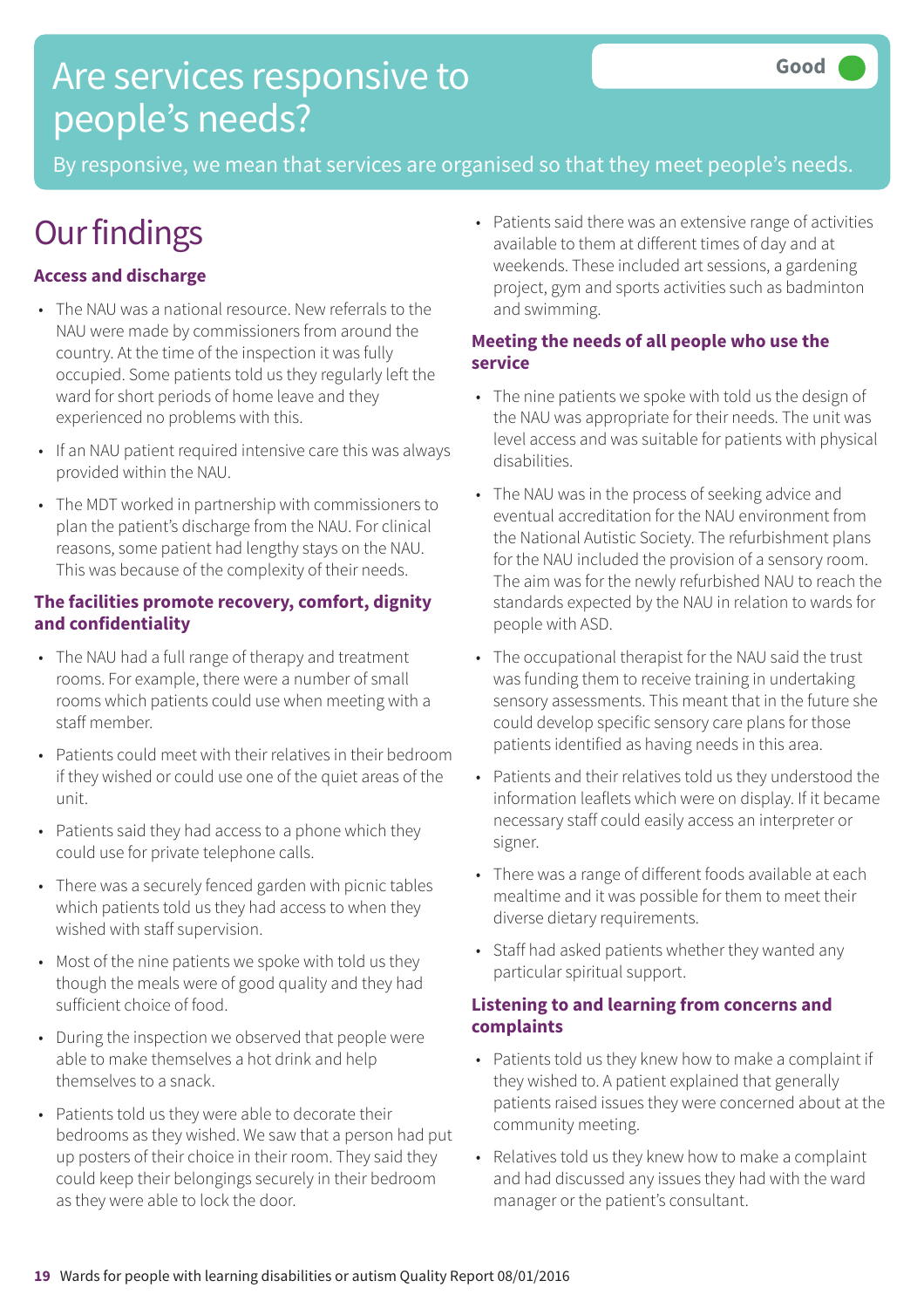## Are services responsive to people's needs?

By responsive, we mean that services are organised so that they meet people's needs.

- Five complaints were received about the NAU in the twelve months preceding the inspection. None of these were referred to the ombudsman. Managers had sent each complainant a prompt and detailed response to the concern they had raised.
- The ward manager explained that most complaints related to poor communication with patients relatives in

relation to care and treatment. She said work to improve relationships between staff and relatives was ongoing. The monthly relatives support group had been set up to try to ensure communication was as effective as possible.